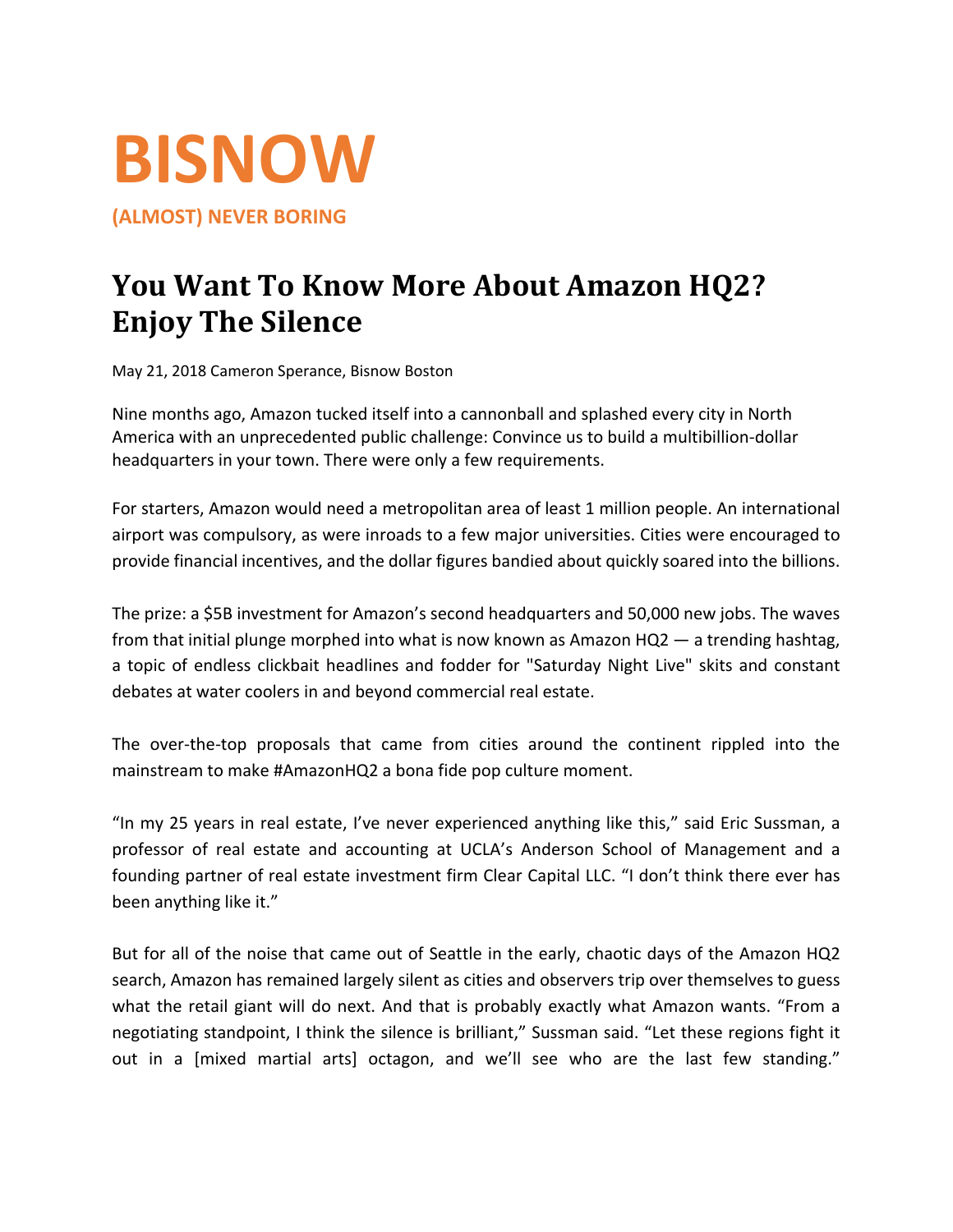

## **Just A Standard 'Race To The Bottom'?**

Most companies conduct site selections behind closed doors with a select number of invited cities, but Amazon disrupted the practice. The very public launch of HQ2 and open invitation to bid made Amazon, before it retreated to a normal corporate practice of tight‐lipped silence, an anomaly  $-$  and sparked an all-out incentive war among bidders looking to elbow out the competition.

The HQ2 request for proposals indicates Amazon is after a business-friendly environment with a favorable tax structure, and that has pushed states into a corporate incentive battle royale. One of former New Jersey Gov. Chris Christie's final acts in office was to approve a plan to give \$7B in incentives to Amazon if it decided to put HQ2 in Newark. Maryland lawmakers upped the ante and greenlighted up to \$8.5B in incentives to bring Amazon to the Old Line State in Montgomery County. Amazon didn't even have to bother notifying other bidders when one incentive proposal trumped the other, as the press was quick to run with stories of billion‐dollar tax benefits.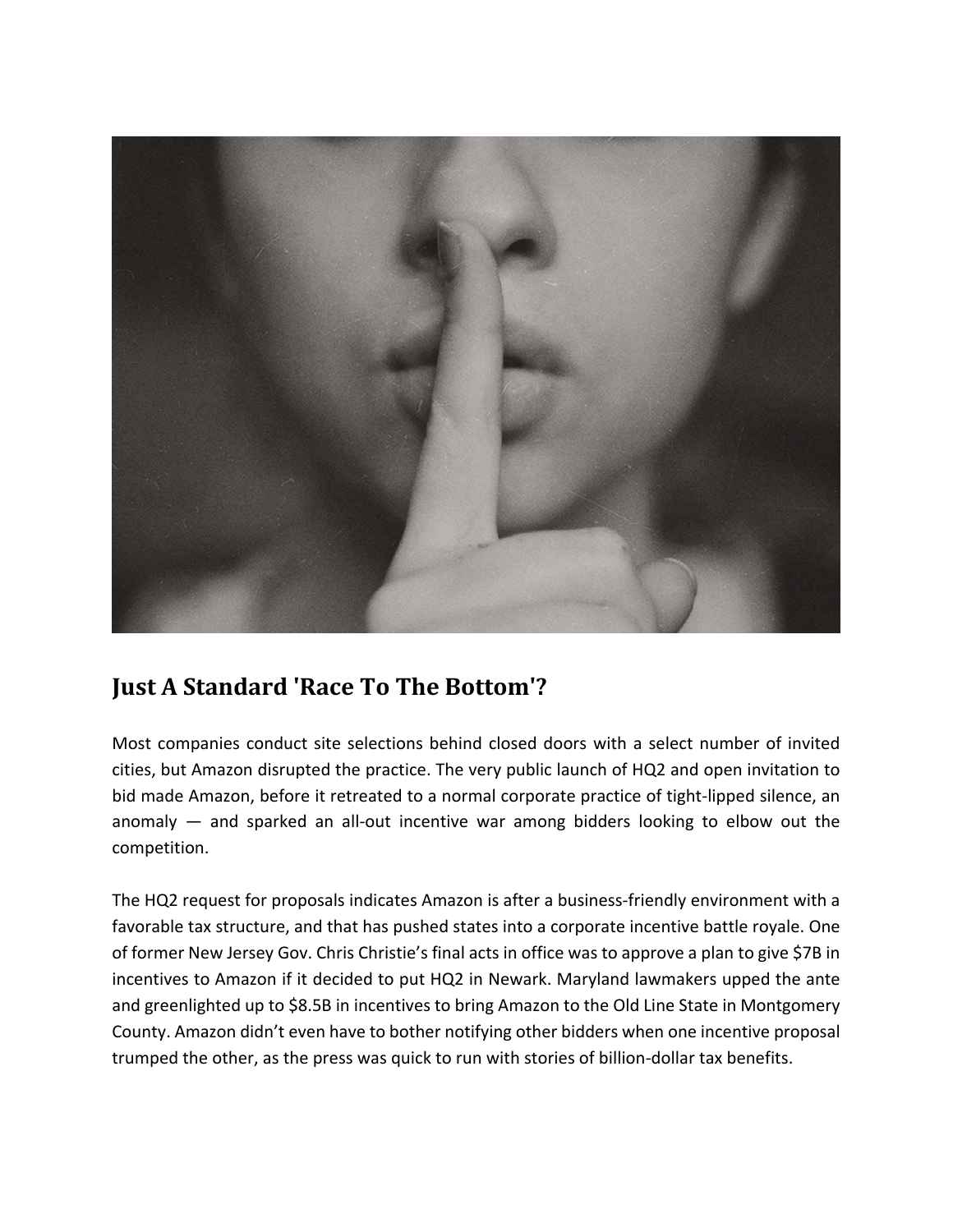

trumped the other, as the press was quick to run with stories of billion‐dollar tax benefits.

The invitation to compete for HQ2 elicited 238 bids from regions across North America. While the company only advanced 20, many of the bids are public, enabling companies beyond Amazon to know just how much a region is willing to offer a company to set up shop within town lines.

"In terms of how this could affect things going forward, Amazon is getting a lot of information here, and other firms are getting a lot of information here in what cities are willing to put on the table," said Megan Randall, a research analyst at Urban-Brookings Tax Policy Center. "This is what we call the race to the bottom. Cities lose leverage in this and future situations, and the tax base is compromised."

The race to the bottom is a standard criticism against public funds going to private investment, and Amazon isn't necessarily unique in remaining silent to garner a better deal. It happens a lot, as Randall points to General Electric's headquarters search before it ended up in Boston, Foxconn's \$3B incentive plan to open a manufacturing plant in Wisconsin and Texas' incentives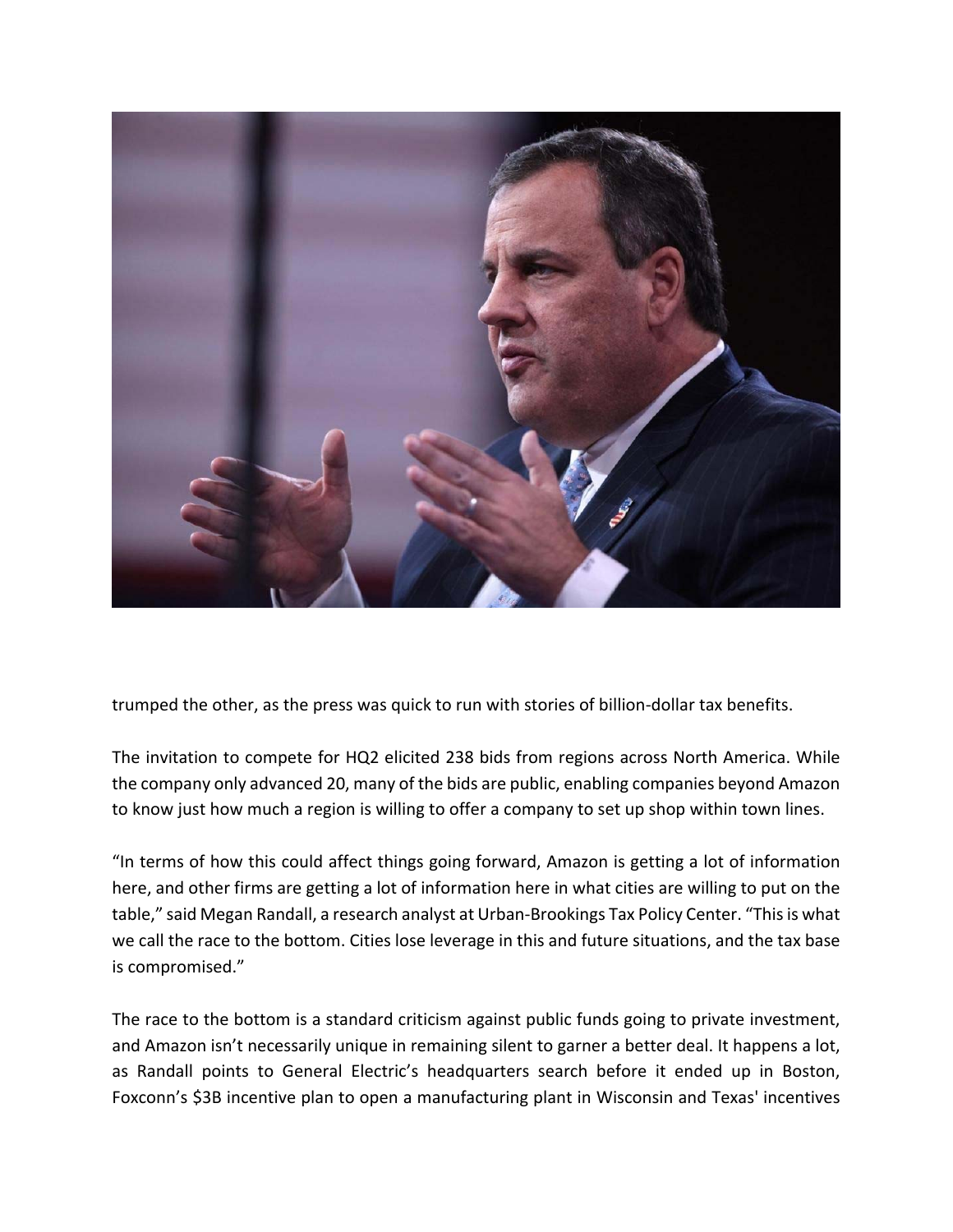to win over the likes of Samsung as all in the same vein as Amazon. "When I see Amazon, I don't see something that is pursuing some new strategy," Randall said. "It's following the template other firms very much have followed, just in a very public manner."

In going quiet, Amazon is behaving as any business would, albeit on a grander, 8M SF scale. Hult International Business School Associate Dean Matt Johnson focuses on behavioral economics and branding and doesn't see anything out of the ordinary with the HQ2 bid. Amazon is just using the media to its advantage.

"In a negotiation, information is at a premium in getting the highest bid, and that will happen when you have more information than the other party does," he said. "Amazon doesn't really need to release information and show their hand, because there's a media that will provide this information for free and has cities looking over each other's back."

## **Navigating HQ2 Traffic**

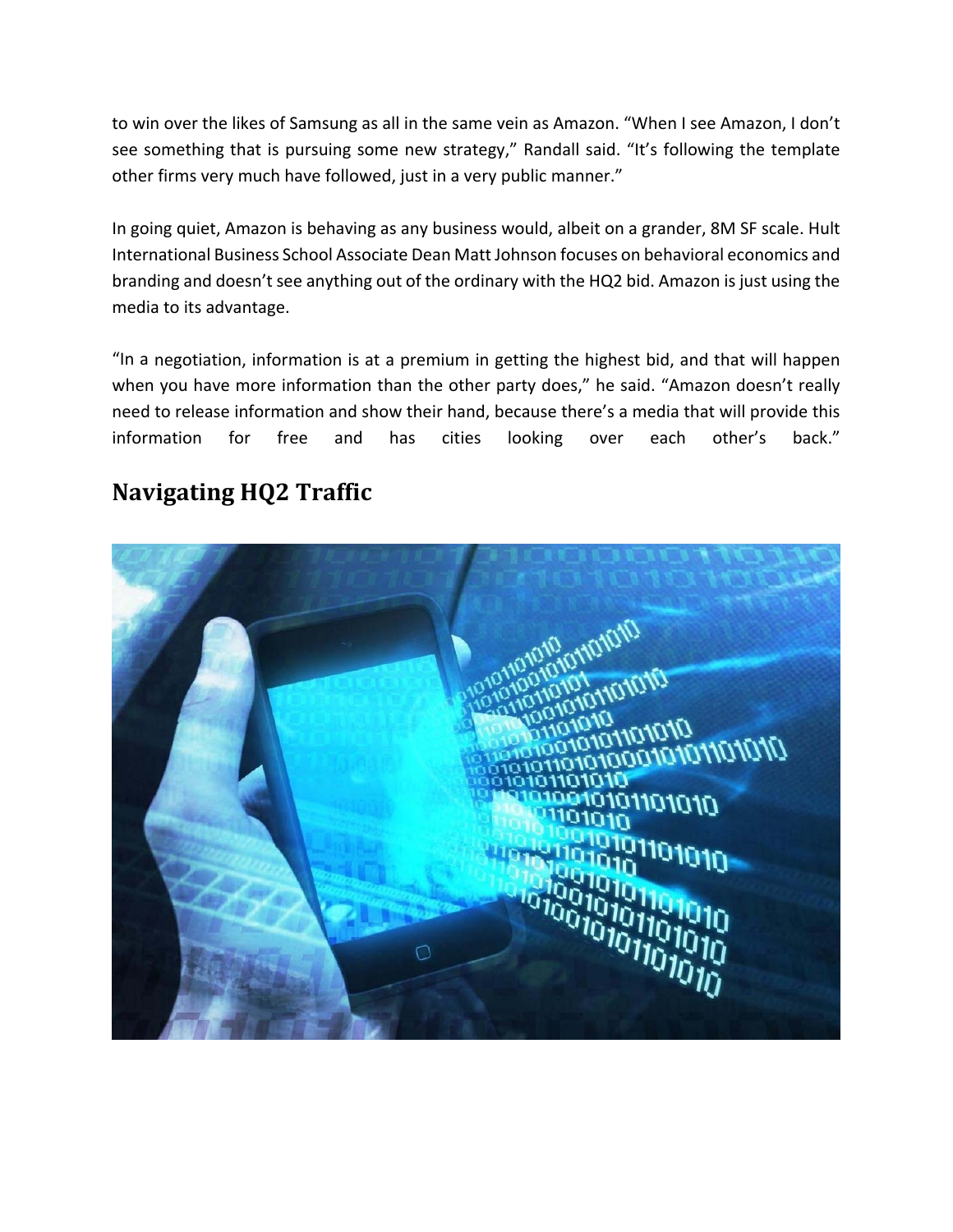HQ2 has dominated the real estate news cycle since getting announced. Stories of Boston being a favored bid city emerged early in the HQ2 process, including a Bloomberg report that Amazon executives were pushing the idea of a New England HQ2.

Amazon eventually issued a statement refuting the report. One account that Amazon has not rebuffed came from ARLnow, an Arlington, Virginia‐based web publication.

The news organization noticed in February a December article about Arlington County winning a sustainable building award was generating a lot of traffic months after publication from what appeared to be an internal Amazon site devoted to its HQ2 search.

Northern Virginia is one of three Washington‐area regions on the shortlist, leading many interviewed for this story to believe Washington, D.C., is the Amazon HQ2 front-runner. The traffic revelation fueled national coverage predicting Amazon would eventually pick Arlington for HQ2. While ARLnow reports on HQ2 news as it comes in, it isn't letting it dictate its editorial calendar.

"When we have covered it, the readership has been high, especially the story about the internal HQ2 traffic coming to our site," ARLnow founder and CEO Scott Brodbeck said. "But it is hard to cover because you can't get a thing out of Amazon and they've succeeded in scaring local officials from breathing a word — though we have been able to glean some insight from sources on background."

Amazon's silence is the normal part of the equation. But it could be dropping hints to finalists to lure out a final round of incentives from the eventual winner.

"I would go so far as to say their strategy has been along to set arbitrary dates for decisions and drag past those to see if people could come along and offer greater concessions and a sweeter deal," said J. Scott Scheel, CEO of the Commercial Academy, which teaches individuals how to buy real estate.

"I would say that list has been whittled down, but that doesn't mean a governor or mayor isn't going to trot out some last-ditch effort that could ultimately turn the decision."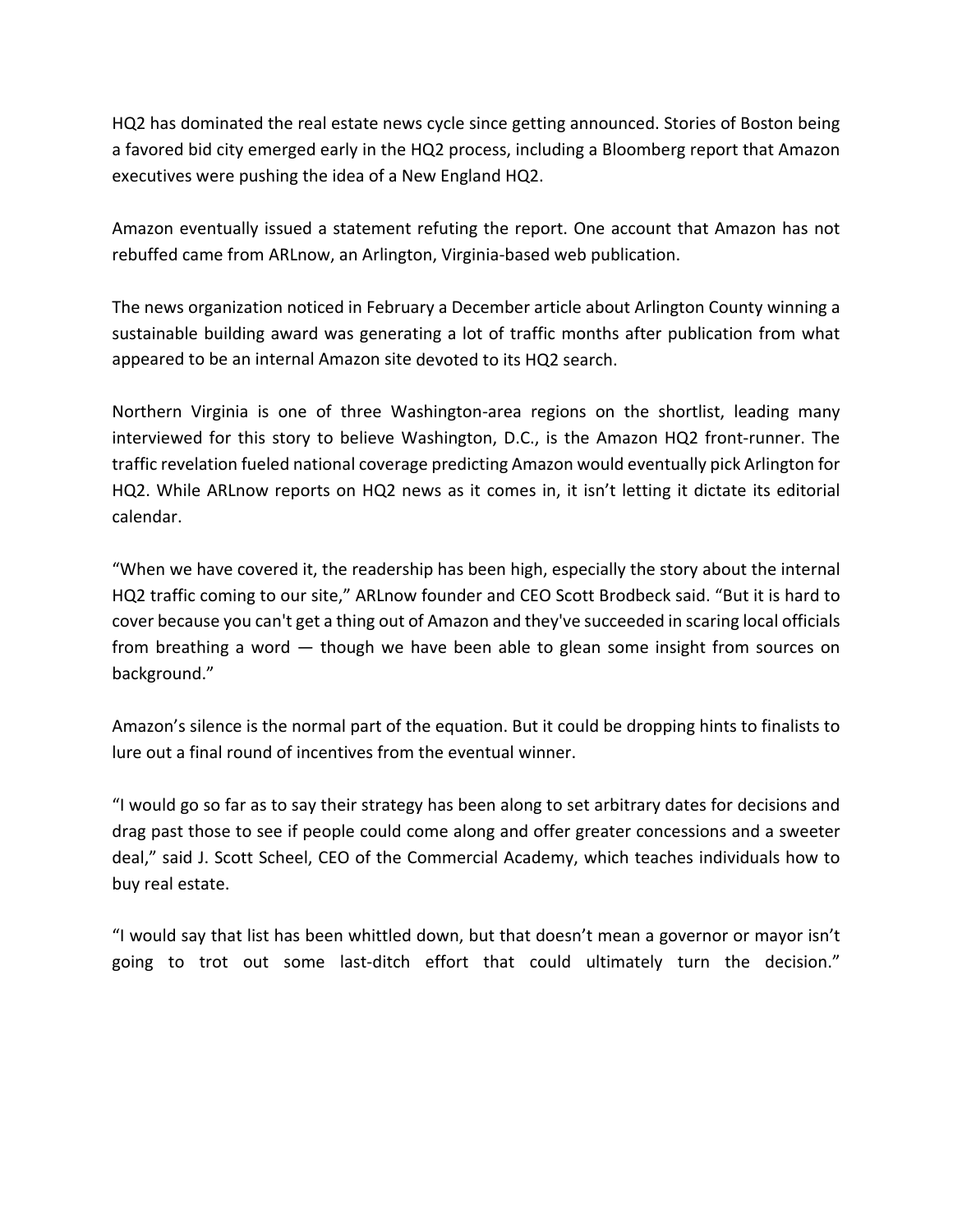#### **Lessons From Disney And 'Donahue'**



Disney was in a similar position to Amazon over 50 years ago. Disneyland opened in Anaheim, California, in 1955, and the Disney brand rapidly became a cultural phenomenon. Less than a decade after the West Coast park opened, the company looked for a park with better accessibility than Anaheim and set its eyes on St. Louis.

Plans for a five-story Walt Disney Riverfront Square in downtown St. Louis were drawn up and Walt Disney even met with the Missouri city's mayor in 1963 to discuss the new theme park.

The plans fizzled.

A dispute between prominent St. Louis resident and Anheuser‐Busch beer titan August Busch Jr. and Disney over whether the proposed park would sell beer was rumored to be the plan's death sentence.

But a Disney historian claimed in 2013 the beerskirmish had been settled and the Midwest Disney park proposal stalled because the St. Louis redevelopment corporation declined to a deal in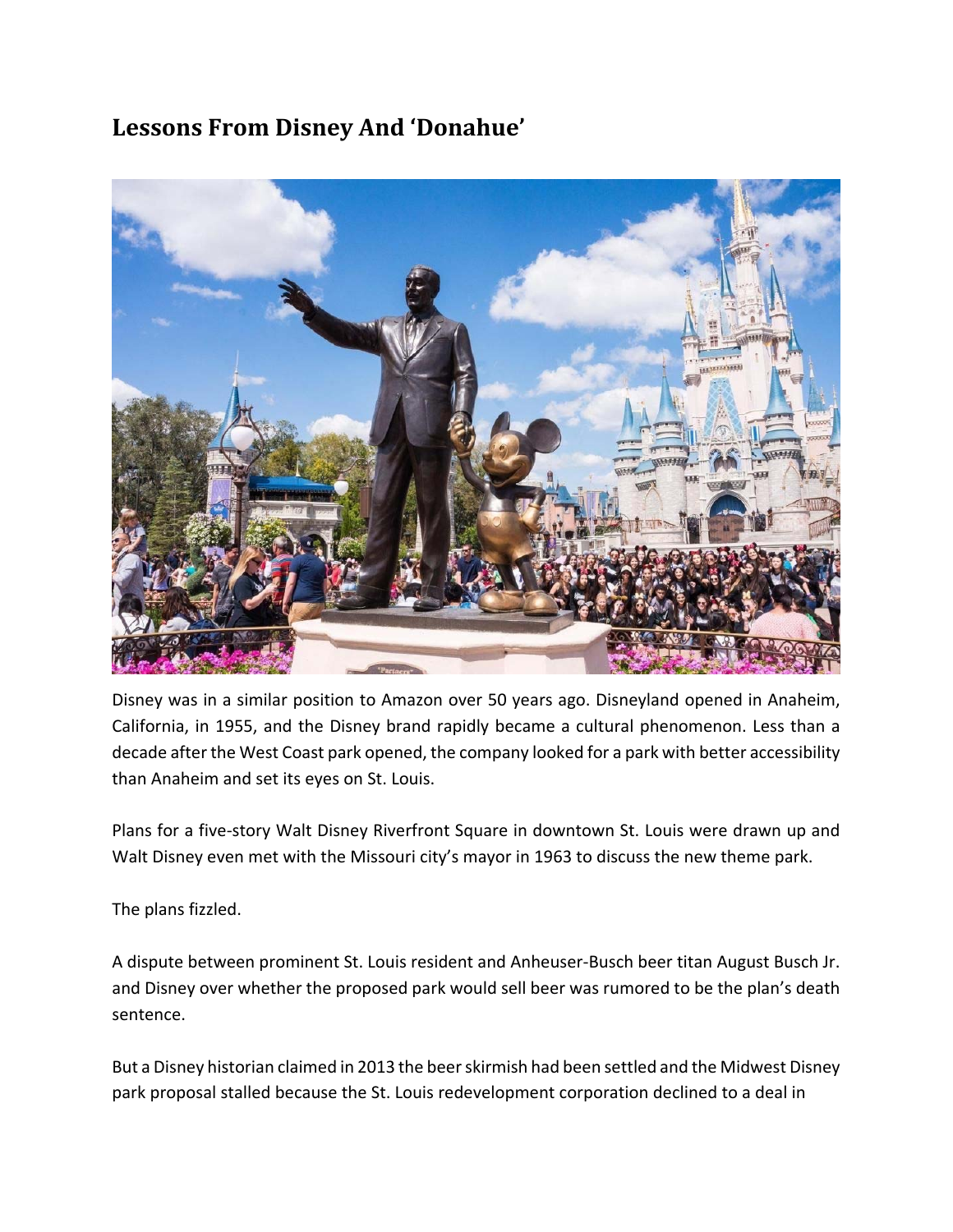which Disney would pay for the rides and attractions while the city would front the cost for the building.

The company's second theme park went to Orlando and has since had a transformative effect, with other theme park operators opening in the Florida city and even an NBA expansion team, the Magic, added in the late 1980s in reflection of the city's ties to the House of Mouse.

"There's an entire universe that has been created around that, including Universal, which is obviously not aligned, but it was because of the infrastructure and skill set developed by that Disney workforce and gave Universal a slight second mover advantage," Scheel said.

"That's really an excellent example of what happened to a complete game changer in a marketplace." Twenty years later and over 1,000 miles away, the high drama of General Motors Corp.'s 1980s search for a site to open a \$3.5B Saturn assembly plant reached the point where several U.S. governors went on Phil Donahue's popular talk show to appeal to the automaker to pick their state.

Representatives from Chicago and the state of Missouri plastered billboards touting their respective regions in Detroit before Tennessee cinched the win. The state of Illinois issued a comic book with its governor illustrated as a superhero fighting off other states in the pursuit of Saturn.

The Nashville suburb of Spring Hill, Tennessee, was chosen as the winner from 1,000 potential sites in 38 states.

Sen. Lamar Alexander, the Tennessee governor at the time of the GM plant search, didn't even travel to Detroit to visit automaker executives. GM and Tennessee kept the winning bid private, saying it was out of respect for the losing regions.

Although Saturn ceased operations in 2010, the Spring Hill plant has remained a boon for the Volunteer State and still produces other GM cars.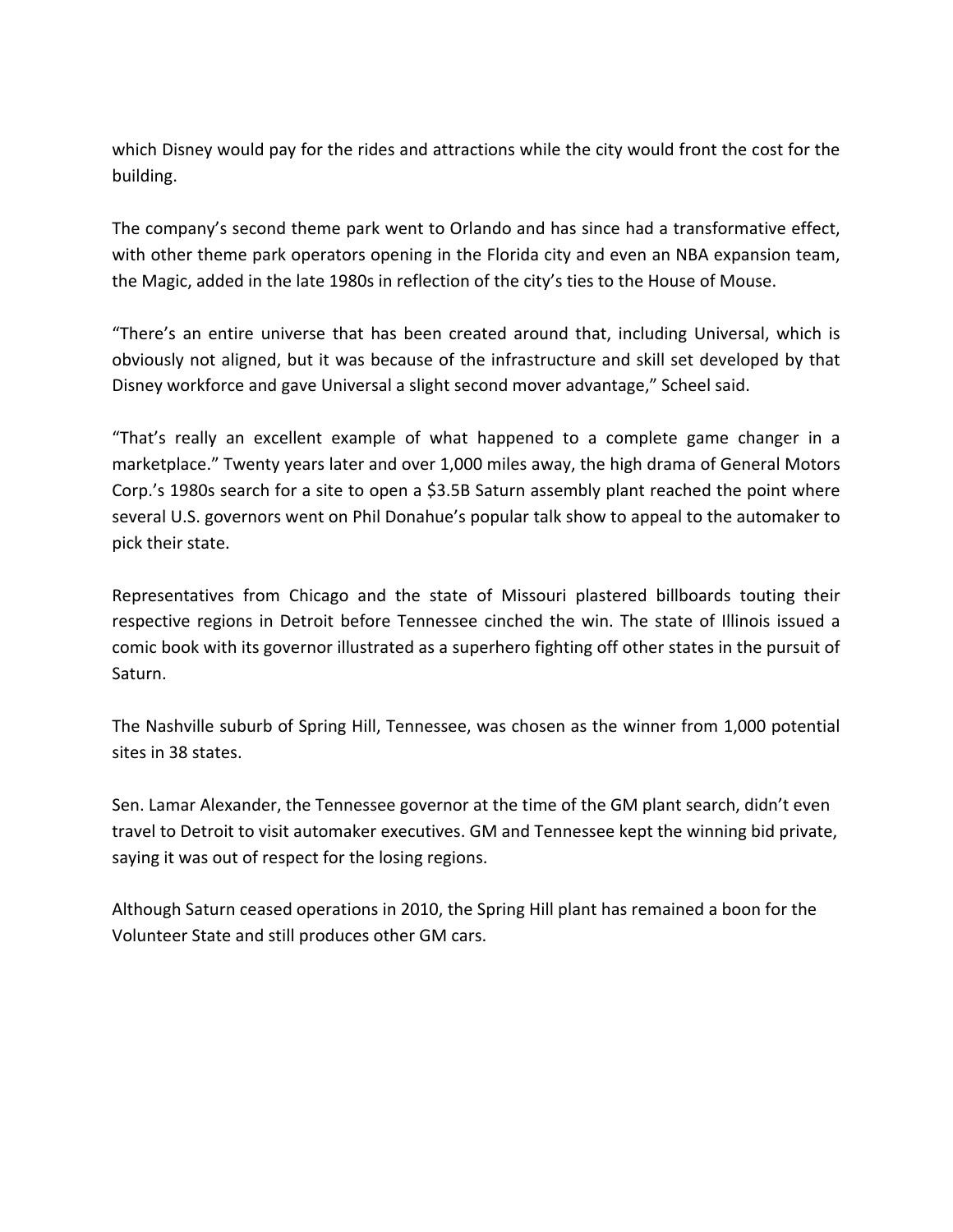#### **Wooing Washington, Running The Clock**



Amazon has concluded visits to all 20 finalist regions, but hasn't yet whittled the list further or announced a winner. The company's ongoing silence could be part of a larger strategy — a move in a game of legislative chess or a way to secure business or facilities beyond a second headquarters.

During the Amazon HQ2 search, the company announced a Boston expansion that will bring at least 2,000 jobs to the city's Seaport neighborhood. The company maintains the office is unrelated to HQ2, though Boston is on the shortlist. Its Amazon Web Services subsidiary is also planning a 600K SF data center in Northern Virginia, also a contender region for HQ2. Finalist Columbus, Ohio, is getting a 1,500‐job distribution center.

"Amazon is very successful in leveraging not just incentives but to influence state and federal policy," corporate site selection firm The Boyd Group principal John Boyd said. "People ask us why they put Los Angeles on the shortlist. California has the largest congressional delegation.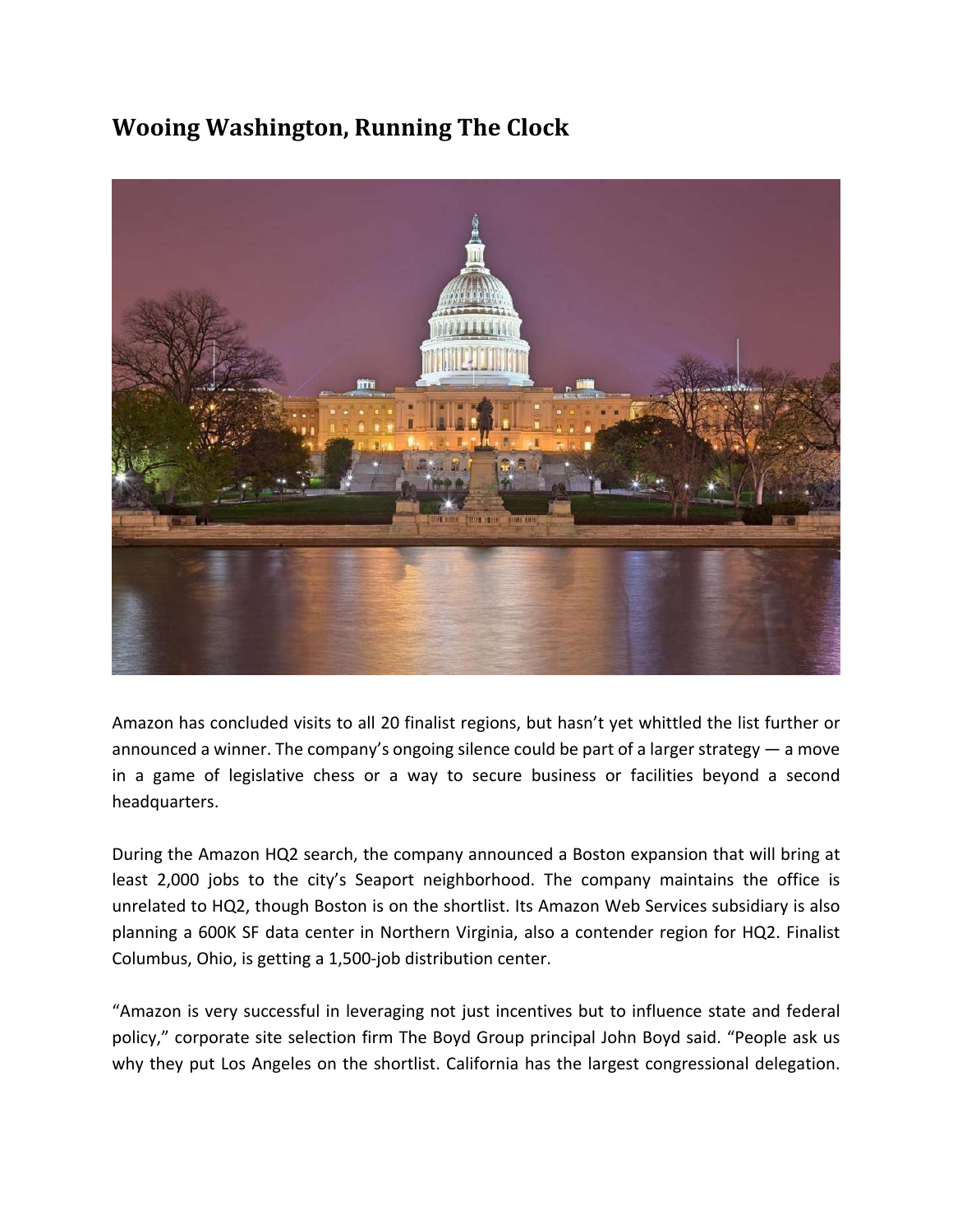They want to keep a good relationship with those members of Congress and leverage that for beneficial tax policy."

Amazon's growth has been due, in part, to favorable tax policy and regulation, and the company certainly does not want to disrupt that, particularly with President Donald Trump routinely lashing out at the company on social media for taking advantage of the United States Postal Service.

Even though many analysts expect HQ2 to wind up on the East Coast, Boyd said ongoing silence from Amazon and the presence of California and Texas cities on the shortlists remains a smart strategy. "In the final phases of making a decision, they don't want to make any additional enemies or annoy members of the Texas congressional delegation or any other states," he said.



Amazon announced in June its intention to acquire Austin, Texas‐based Whole Foods, and the \$13.7B deal closed in August. The HQ2 process has been more drawn out, but Randall said that isn't surprising for a company doing its due diligence and looking for the best deal it can get for